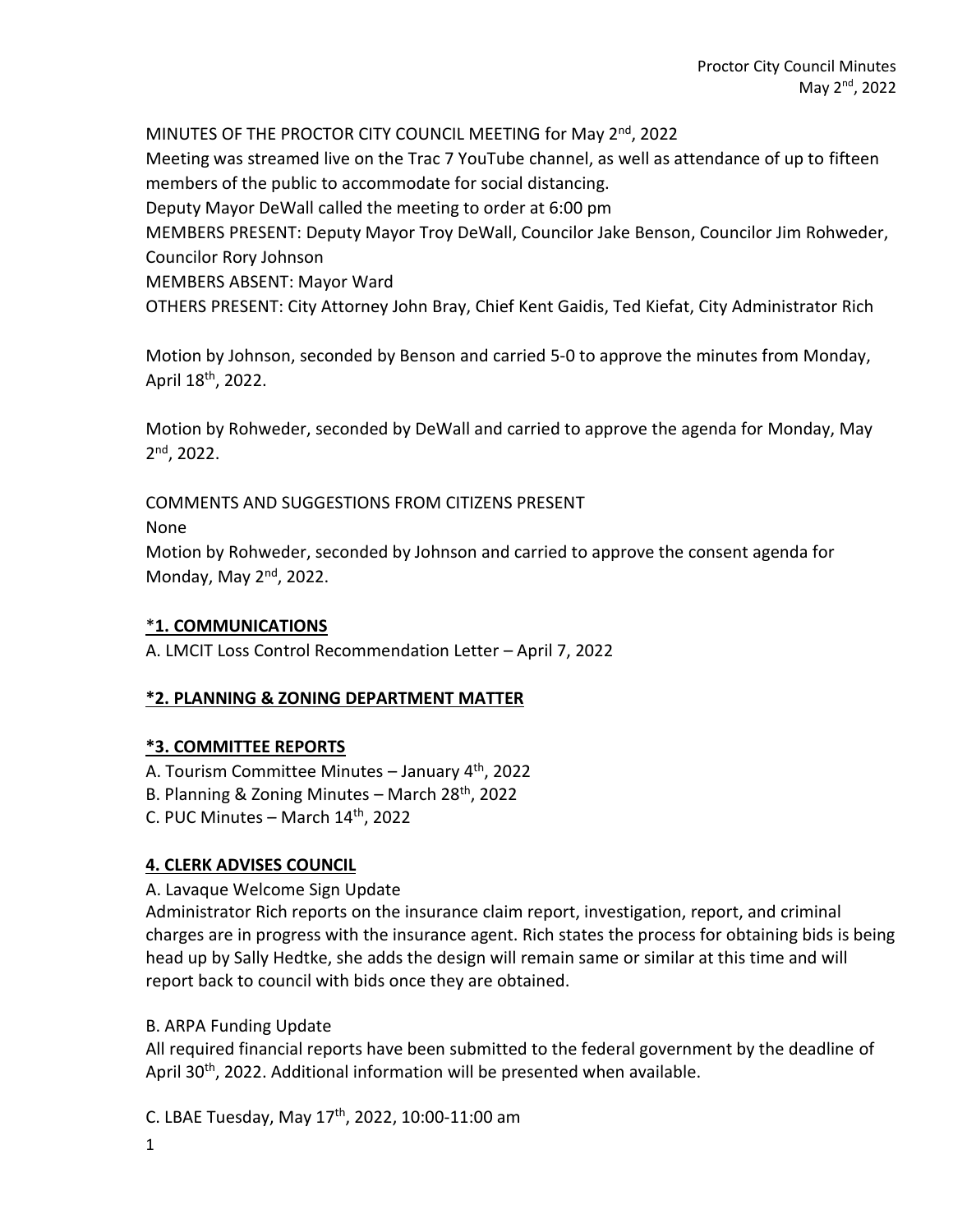## **5. UNFINISHED BUSINESS**

- A. American Rescue Plan
- B. 2023 Capital Budget Request Proposal
- C. City Rebrand Process

## 6. NEW BUSINESS

## **A. Rezoning Recommendation**

The Planning & Zoning Commission received an application from the property owner at 185-0160- 00140 and recommends the rezoning of this parcel from suburban to R-1-C.

Motion by Benson, seconded by Johnson and carried 3-0 (Rohweder abstains) to accept the rezoning recommendation from the Planning & Zoning Commission as submitted.

## **B. Tourism Funding Recommendations**

# **1. The Tourism Committee recommends the City Council approve a \$1500.00 marketing grant to the Proctor Lions Club for 2022 Hoghead marketing.**

Motion by Rohweder, seconded by Dewall and carried 4-0 to approve the \$1500 marketing grant to the Proctor Lions Club as submitted.

# **2. The Tourism Committee recommends the City Council approve a \$1500.00 marketing grant to the Dirt Floor Arena for 2022 event marketing.**

Motion by Johnson, seconded by Benson and carried 4-0 to approve the \$1500 marketing grant to the Dirt Floor Arena as submitted.

# **C. Resolution 13-22 Declaring Hoghead Festival Designation**

Motion by Rohweder, seconded by Johnson and carried 4-0 to approve resolution 13-22 as submitted with the city attorney noting a festival declaration is the correct way to approve alcohol sales and consumption on city property, also noting the approved areas can be updated if necessary to accommodate additional business growth.

# **D. Resolution 14-22 Declaring Bike Night Festival Designation**

Motion by Rohweder, seconded by Johnson and carried 4-0 to approve resolution 14-22 as submitted.

### **E. Resolution 15-22 Declaring June Car Show Festival**

Motion by DeWall, seconded by Rohweder and carried 4-0 to approve resolution 15-22 as submitted, noting this car show is held on a Wednesday evening.

# **F. Hoghead Fireworks**

Administrator Rich states the fireworks from last year have already been purchased, ensuring the same fireworks show for Hoghead 2022. Discussion follows regarding adding to the \$5000.00 of purchased fireworks, nothing fireworks are purchased through the mayoral fund. Councilor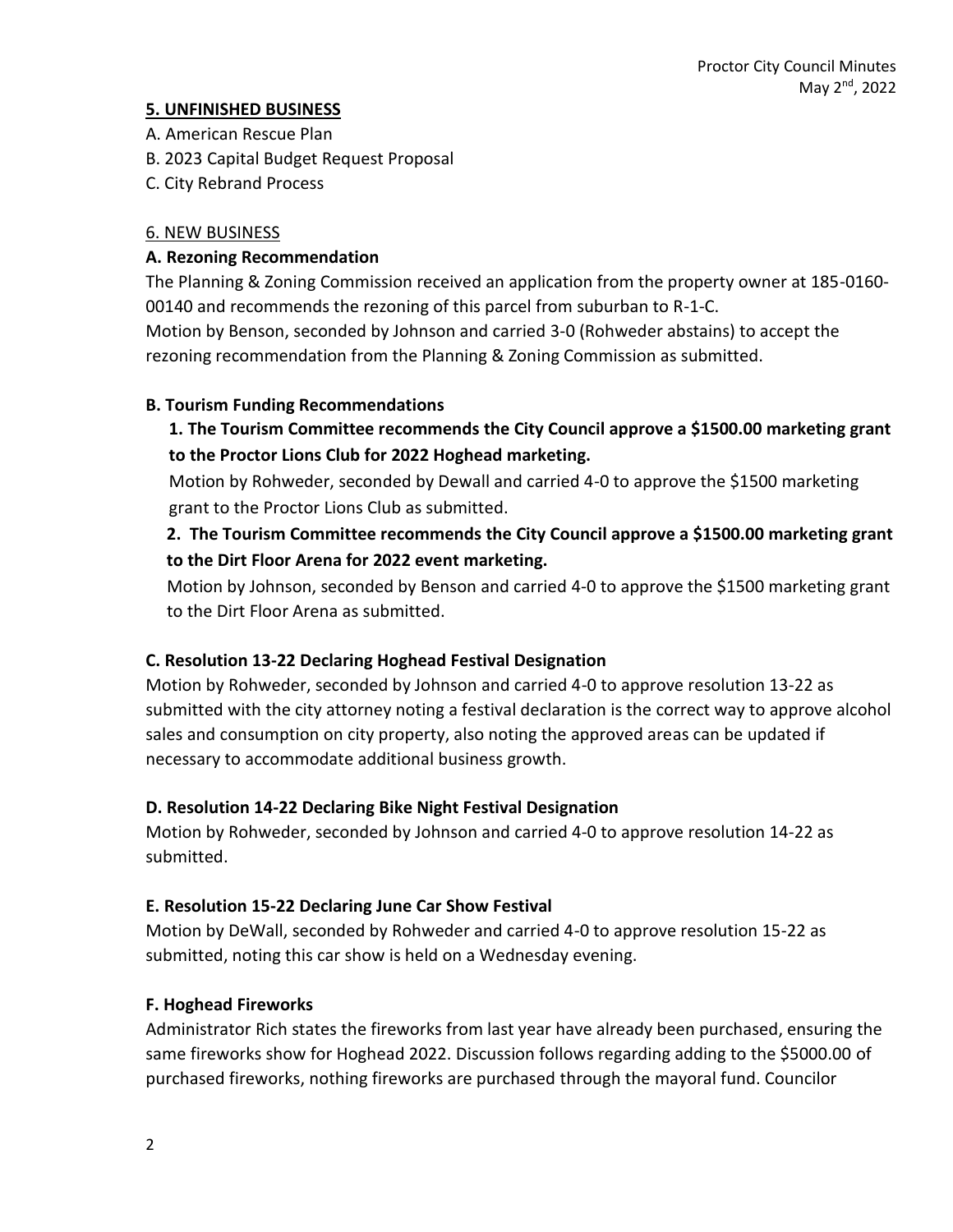Proctor City Council Minutes May 2<sup>nd</sup>, 2022

Rohweder suggests purchasing an additional \$1000.00 in fireworks to make the 2022 display larger.

Motion by Rohweder, seconded by DeWall and carried 4-0 to purchase an additional \$1000.00 in firework for the 2022 display.

# **G. Memorial Day Observance Monday, May 30th 8:30-11:00 am Proctor Area Community Center**

Motion by DeWall, seconded by Rohweder and carried 4-0 to approve the Memorial Day Observance and a \$300.00 contribution to the annual event at Proctor Area Community Center on May  $30<sup>th</sup>$ , 2022 as stated.

## **H. Softball Field #1**

Administrator Rich presented a written summary in the council packet of the verbal arrangement between the city and the school pertaining to the maintenance of the fields #1 and #2. Rich is requesting direction from the council as to how much involvement from city staff is preferable for the preparation and maintenance of field #1. Councilor Rohweder suggests status quo for this season, with additional discussions and possible new agreement after the season and the fields are no longer in use. Rohweder suggests some minor changes, adding the timing might not be ideal. Deputy Mayor DeWall is in agreement with Councilor Rohweder, stating additional uses of city staff time for maintaining other properties the school owns within and around the City of Proctor. DeWall states there are many places the city assists with operations for the school and supports changes within the agreement at a different time of year, to avoid any disruptions to this year's spring sports seasons. Council is in agreement with additional discussions towards the end of the year.

### MEMBER CONCERNS

Benson: Referencing FormLG510 and the balance, notes the Yellowstone 225 needs some assistance, suggests an additional discussions regarding this.

DeWall: None

Johnson: None

Rohweder: None

Mayor Ward: Provides pre-registration information for the LMC annual conference.

Attorney Bray: None